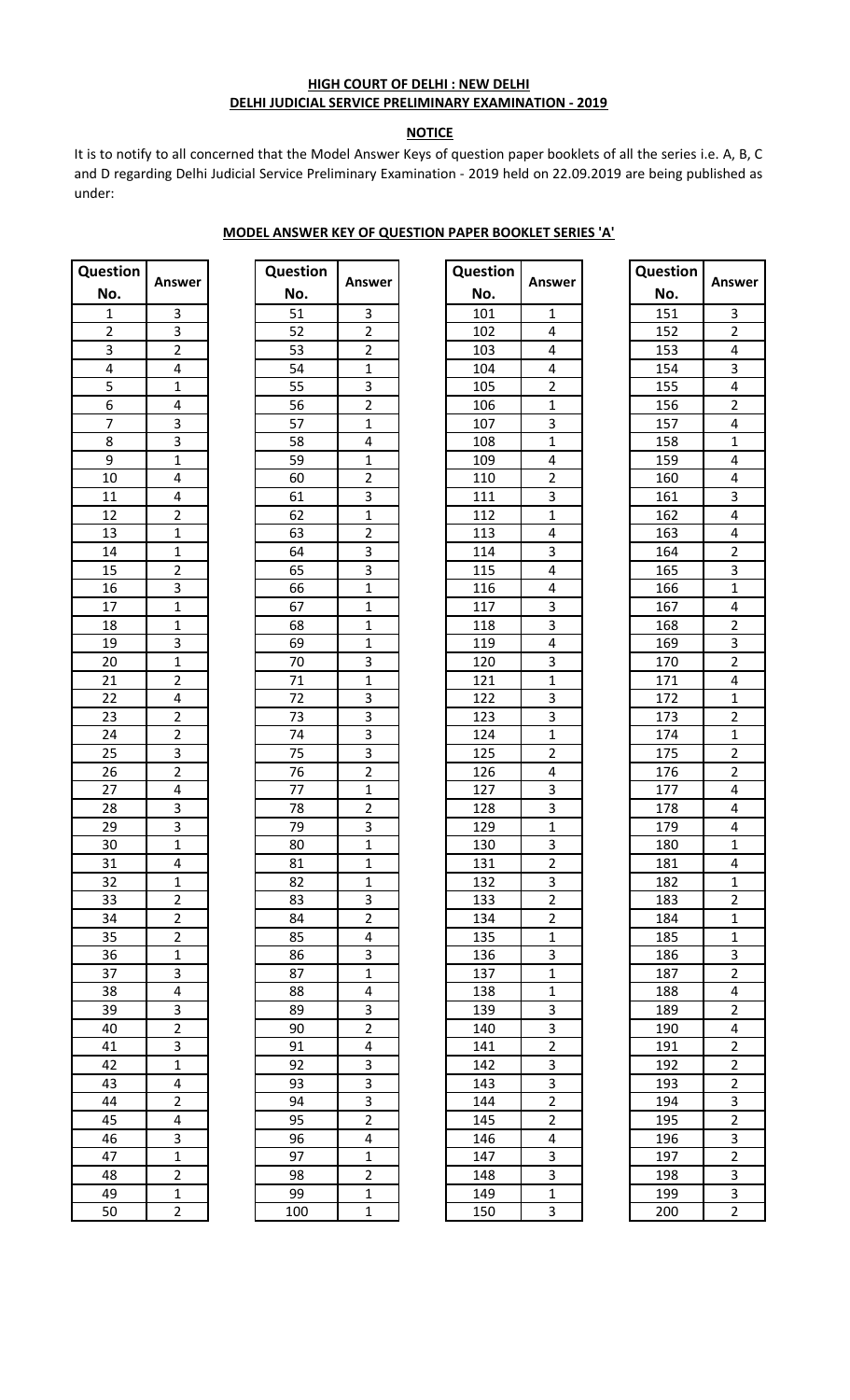## **MODEL ANSWER KEY OF QUESTION PAPER BOOKLET SERIES 'B'**

| Question                           |                                                         |
|------------------------------------|---------------------------------------------------------|
| No.                                | Answer                                                  |
| $\mathbf{1}$                       | $\overline{\mathbf{3}}$                                 |
| $\overline{2}$                     |                                                         |
| $\overline{3}$                     | $\frac{3}{2}$                                           |
| $\overline{4}$                     | $\overline{4}$                                          |
| $\overline{5}$                     | $\overline{1}$                                          |
| 6                                  |                                                         |
| $\overline{7}$                     | $\frac{4}{3}$                                           |
| $\overline{8}$                     | $\overline{3}$                                          |
| 9                                  | $\overline{1}$                                          |
| 10                                 |                                                         |
| $\overline{11}$                    | $\frac{4}{4}$ $\frac{4}{2}$ $\frac{4}{2}$ $\frac{2}{2}$ |
| 12                                 |                                                         |
| 13                                 |                                                         |
| 14                                 |                                                         |
| 15                                 |                                                         |
| 16                                 |                                                         |
| $\overline{17}$                    | $\frac{3}{2}$                                           |
| 18                                 | $\overline{4}$                                          |
| 19                                 | $\overline{3}$                                          |
| 20                                 |                                                         |
| $\overline{21}$                    | $\frac{1}{2}$                                           |
| $\overline{22}$                    |                                                         |
|                                    | $\frac{1}{2}$                                           |
| 23                                 |                                                         |
| $\overline{24}$<br>$\overline{25}$ | $\overline{2}$<br>$\overline{1}$                        |
|                                    |                                                         |
| 26                                 | $\overline{3}$                                          |
| 27                                 | $\overline{c}$                                          |
| 28                                 | $\mathbf{1}$                                            |
| 29                                 | $\overline{4}$                                          |
| $\overline{30}$                    | $\frac{1}{1}$                                           |
| 31                                 | $\frac{2}{3}$ $\frac{1}{2}$                             |
| $\overline{32}$                    |                                                         |
| $\overline{33}$                    |                                                         |
| $\frac{1}{34}$                     |                                                         |
| 35                                 | $\frac{1}{3}$                                           |
| $\overline{36}$                    |                                                         |
| $\overline{37}$                    | $\frac{1}{1}$                                           |
| $\overline{38}$                    |                                                         |
| 39                                 | $\overline{1}$                                          |
| $\overline{40}$                    | $\overline{1}$                                          |
| 41                                 | $\overline{3}$                                          |
| $\overline{42}$                    | $\overline{1}$                                          |
| 43                                 | $\overline{3}$                                          |
| 44                                 |                                                         |
| $\overline{45}$                    | $\frac{3}{3}$ $\frac{3}{2}$                             |
| $\overline{46}$                    |                                                         |
| 47                                 |                                                         |
| $\overline{48}$                    | $\overline{1}$                                          |
| 49                                 | $\overline{2}$                                          |
| -<br>50                            | $\overline{3}$                                          |

| Question                                                        |                                                                                                                                                                         |
|-----------------------------------------------------------------|-------------------------------------------------------------------------------------------------------------------------------------------------------------------------|
| No.                                                             | Ansv                                                                                                                                                                    |
|                                                                 |                                                                                                                                                                         |
| $\frac{1}{52}$                                                  |                                                                                                                                                                         |
|                                                                 |                                                                                                                                                                         |
| $\frac{53}{54}$<br>$\frac{55}{56}$                              |                                                                                                                                                                         |
|                                                                 |                                                                                                                                                                         |
|                                                                 |                                                                                                                                                                         |
|                                                                 |                                                                                                                                                                         |
| $\frac{57}{58}$                                                 |                                                                                                                                                                         |
|                                                                 |                                                                                                                                                                         |
| 60                                                              |                                                                                                                                                                         |
| $\underline{61}$                                                |                                                                                                                                                                         |
| $\overline{62}$                                                 |                                                                                                                                                                         |
| $\overline{63}$                                                 |                                                                                                                                                                         |
| $\frac{64}{1}$                                                  |                                                                                                                                                                         |
| 65                                                              |                                                                                                                                                                         |
| 66                                                              |                                                                                                                                                                         |
| $rac{67}{1}$                                                    |                                                                                                                                                                         |
| 68                                                              |                                                                                                                                                                         |
| $\frac{69}{2}$                                                  |                                                                                                                                                                         |
|                                                                 |                                                                                                                                                                         |
|                                                                 |                                                                                                                                                                         |
|                                                                 |                                                                                                                                                                         |
|                                                                 |                                                                                                                                                                         |
| $\frac{70}{71}$ $\frac{71}{72}$ $\frac{73}{74}$ $\frac{74}{75}$ | $\frac{1}{4}$ $\frac{4}{3}$ $\frac{4}{4}$ $\frac{1}{1}$ $\frac{3}{3}$ $\frac{3}{4}$ $\frac{2}{3}$ $\frac{4}{4}$ $\frac{1}{4}$ $\frac{4}{4}$ $\frac{2}{2}$ $\frac{3}{3}$ |
|                                                                 |                                                                                                                                                                         |
| $\overline{76}$                                                 | $\overline{2}$                                                                                                                                                          |
| 77                                                              | 4                                                                                                                                                                       |
| 78                                                              |                                                                                                                                                                         |
| 79                                                              | $\frac{1}{2}$ $\frac{2}{1}$ $\frac{2}{2}$ $\frac{2}{2}$                                                                                                                 |
| 80                                                              |                                                                                                                                                                         |
| 81                                                              |                                                                                                                                                                         |
| 82                                                              |                                                                                                                                                                         |
| 83                                                              |                                                                                                                                                                         |
| 84                                                              | $\frac{4}{4}$                                                                                                                                                           |
| 85                                                              | $\overline{4}$                                                                                                                                                          |
| 86                                                              | $\overline{1}$                                                                                                                                                          |
| 87                                                              | 4                                                                                                                                                                       |
| 88                                                              | $\overline{1}$                                                                                                                                                          |
| 89                                                              | $\overline{2}$                                                                                                                                                          |
| 90                                                              | $\frac{1}{1}$                                                                                                                                                           |
| 91                                                              |                                                                                                                                                                         |
| 92                                                              |                                                                                                                                                                         |
| 93                                                              | $\frac{1}{3}$ $\frac{2}{4}$ $\frac{4}{2}$ $\frac{4}{4}$ $\frac{2}{2}$                                                                                                   |
| 94                                                              |                                                                                                                                                                         |
| $\overline{95}$                                                 |                                                                                                                                                                         |
| 96                                                              |                                                                                                                                                                         |
|                                                                 |                                                                                                                                                                         |
| 97                                                              | $\overline{2}$                                                                                                                                                          |
| 98<br>99                                                        |                                                                                                                                                                         |
|                                                                 | $\overline{2}$<br>3                                                                                                                                                     |
| 100                                                             |                                                                                                                                                                         |

| estion         |                | Question |                | Question |                | Question |                         |
|----------------|----------------|----------|----------------|----------|----------------|----------|-------------------------|
| ٧o.            | <b>Answer</b>  | No.      | <b>Answer</b>  | No.      | <b>Answer</b>  | No.      | <b>Ansy</b>             |
| $\mathbf{1}$   | 3              | 51       | $\mathbf{1}$   | 101      | $\overline{2}$ | 151      | 4                       |
| $\overline{2}$ | 3              | 52       | 4              | 102      | 3              | 152      | $\mathbf 1$             |
| $\overline{3}$ | $\overline{2}$ | 53       | 3              | 103      | $\overline{2}$ | 153      | $\overline{2}$          |
| $\overline{4}$ | 4              | 54       | 4              | 104      | 3              | 154      | $\mathbf{1}$            |
| 5              | $\mathbf 1$    | 55       | $\mathbf{1}$   | 105      | 3              | 155      | $\mathbf 1$             |
| 6              | 4              | 56       | 3              | 106      | $\overline{2}$ | 156      | $\mathbf{1}$            |
| $\overline{7}$ | 3              | 57       | 3              | 107      | $\overline{2}$ | 157      | 4                       |
| 8              | 3              | 58       | $\overline{2}$ | 108      | $1\,$          | 158      | 4                       |
| $\overline{9}$ | $\mathbf{1}$   | 59       | 4              | 109      | $\mathbf{1}$   | 159      | 4                       |
| 10             | 4              | 60       | 3              | 110      | $\overline{2}$ | 160      | $\overline{c}$          |
| 11             | 4              | 61       | $\overline{4}$ | 111      | 3              | 161      | $\mathbf 1$             |
| 12             | $\overline{2}$ | 62       | $\overline{2}$ | 112      | $\mathbf{1}$   | 162      | 3                       |
| 13             | 4              | 63       | 4              | 113      | $\mathbf{1}$   | 163      | $\mathbf{1}$            |
| 14             | $\overline{2}$ | 64       | $\mathbf{1}$   | 114      | 3              | 164      | 4                       |
| 15             | $\overline{2}$ | 65       | 4              | 115      | $\mathbf{1}$   | 165      | $\overline{c}$          |
| 16             | 3              | 66       | 4              | 116      | 3              | 166      | 3                       |
| 17             | $\overline{2}$ | 67       | 3              | 117      | $\mathbf{1}$   | 167      | $\mathbf{1}$            |
| 18             | 4              | 68       | 4              | 118      | 4              | 168      | 4                       |
| 19             | 3              | 69       | 4              | 119      | $\mathbf{1}$   | 169      | 3                       |
| 20             | $\mathbf{1}$   | 70       | $\overline{2}$ | 120      | $\overline{2}$ | 170      | 3                       |
| 21             | $\overline{2}$ | 71       | 3              | 121      | $\overline{2}$ | 171      | 4                       |
| 22             | 3              | 72       | $\mathbf{1}$   | 122      | $\overline{2}$ | 172      | 3                       |
| 23             | $\overline{2}$ | 73       | 4              | 123      | $\mathbf{1}$   | 173      | $\mathbf{1}$            |
| 24             | $\overline{2}$ | 74       | $\overline{2}$ | 124      | 3              | 174      | 3                       |
| 25             | $\mathbf{1}$   | 75       | 3              | 125      | 4              | 175      | 3                       |
| 26             | 3              | 76       | $\overline{2}$ | 126      | 3              | 176      | $\mathbf{1}$            |
| 27             | $\overline{2}$ | 77       | 4              | 127      | $\overline{2}$ | 177      | $\overline{\mathbf{c}}$ |
| 28             | $\mathbf{1}$   | 78       | $\mathbf{1}$   | 128      | 3              | 178      | 4                       |
| 29             | 4              | 79       | $\overline{2}$ | 129      | $\mathbf{1}$   | 179      | 3                       |
| 30             | $\mathbf{1}$   | 80       | $\mathbf{1}$   | 130      | 4              | 180      | 3                       |
| 31             | $\overline{2}$ | 81       | $\overline{2}$ | 131      | $\overline{2}$ | 181      | 1                       |
| 32             | 3              | 82       | $\overline{2}$ | 132      | 4              | 182      | 3                       |
| 33             | $\mathbf{1}$   | 83       | 4              | 133      | 3              | 183      | $\overline{2}$          |
| 34             | $\overline{2}$ | 84       | 4              | 134      | $\mathbf{1}$   | 184      | 3                       |
| 35             | 3              | 85       | 4              | 135      | $\overline{2}$ | 185      | $\overline{2}$          |
| 36             | 3              | 86       | $\mathbf{1}$   | 136      | $\mathbf{1}$   | 186      | $\overline{2}$          |
| 37             | $\mathbf{1}$   | 87       | 4              | 137      | $\mathbf{1}$   | 187      | $\mathbf{1}$            |
| 38             | $\mathbf{1}$   | 88       | $\mathbf{1}$   | 138      | 3              | 188      | 3                       |
| 39             | $\mathbf{1}$   | 89       | $\overline{2}$ | 139      | $\overline{2}$ | 189      | 1                       |
| 40             | $\mathbf{1}$   | 90       | $\mathbf 1$    | 140      | 4              | 190      | 1                       |
| 41             | 3              | 91       | $\mathbf{1}$   | 141      | 3              | 191      | 3                       |
| 42             | $\mathbf{1}$   | 92       | 3              | 142      | $\mathbf{1}$   | 192      | 3                       |
| 43             | 3              | 93       | $\overline{2}$ | 143      | 4              | 193      | $\overline{2}$          |
| 44             | 3              | 94       | 4              | 144      | 3              | 194      | 3                       |
| 45             | 3              | 95       | $\overline{2}$ | 145      | $\overline{2}$ | 195      | 3                       |
| 46             | 3              | 96       | 4              | 146      | 4              | 196      | $\overline{2}$          |
| 47             | $\overline{2}$ | 97       | $\overline{2}$ | 147      | 3              | 197      | $\overline{2}$          |
| 48             | $\mathbf{1}$   | 98       | $\overline{2}$ | 148      | 3              | 198      | 4                       |
| 49             | $\overline{2}$ | 99       | $\overline{2}$ | 149      | 3              | 199      | 3                       |
| 50             | 3              |          | 3              |          | $\overline{2}$ |          |                         |
|                |                | 100      |                | 150      |                | 200      | 3                       |

| No.<br>151<br>4<br>$\mathbf 1$<br>152<br>$\overline{2}$<br>153<br>154<br>$\overline{1}$<br>$\mathbf{1}$<br>155<br>$\mathbf{1}$<br>156<br>157<br>4<br>158<br>4<br>4<br>159<br>$\overline{c}$<br>160<br>$\overline{1}$<br>161<br>$\overline{3}$<br>162<br>$\mathbf{1}$<br>163<br>4<br>164<br>$\overline{2}$<br>165<br>$\overline{3}$<br>166<br>$\overline{1}$<br>167<br>4<br>168<br>3<br>169<br>3<br>170<br>4<br>171<br>$\overline{3}$<br>172<br>$\mathbf 1$<br>173<br>3<br>174<br>3<br>175<br>$\mathbf 1$<br>176<br>$\overline{c}$<br>177<br>178<br>4<br>$\frac{3}{3}$ $\frac{1}{2}$ $\frac{3}{2}$ $\frac{2}{2}$ $\frac{2}{2}$ $\frac{1}{3}$<br>179<br>180<br>181<br>182<br>183<br>184<br>185 | Answer         |
|----------------------------------------------------------------------------------------------------------------------------------------------------------------------------------------------------------------------------------------------------------------------------------------------------------------------------------------------------------------------------------------------------------------------------------------------------------------------------------------------------------------------------------------------------------------------------------------------------------------------------------------------------------------------------------------------|----------------|
|                                                                                                                                                                                                                                                                                                                                                                                                                                                                                                                                                                                                                                                                                              |                |
|                                                                                                                                                                                                                                                                                                                                                                                                                                                                                                                                                                                                                                                                                              |                |
|                                                                                                                                                                                                                                                                                                                                                                                                                                                                                                                                                                                                                                                                                              |                |
|                                                                                                                                                                                                                                                                                                                                                                                                                                                                                                                                                                                                                                                                                              |                |
|                                                                                                                                                                                                                                                                                                                                                                                                                                                                                                                                                                                                                                                                                              |                |
|                                                                                                                                                                                                                                                                                                                                                                                                                                                                                                                                                                                                                                                                                              |                |
|                                                                                                                                                                                                                                                                                                                                                                                                                                                                                                                                                                                                                                                                                              |                |
|                                                                                                                                                                                                                                                                                                                                                                                                                                                                                                                                                                                                                                                                                              |                |
|                                                                                                                                                                                                                                                                                                                                                                                                                                                                                                                                                                                                                                                                                              |                |
|                                                                                                                                                                                                                                                                                                                                                                                                                                                                                                                                                                                                                                                                                              |                |
|                                                                                                                                                                                                                                                                                                                                                                                                                                                                                                                                                                                                                                                                                              |                |
|                                                                                                                                                                                                                                                                                                                                                                                                                                                                                                                                                                                                                                                                                              |                |
|                                                                                                                                                                                                                                                                                                                                                                                                                                                                                                                                                                                                                                                                                              |                |
|                                                                                                                                                                                                                                                                                                                                                                                                                                                                                                                                                                                                                                                                                              |                |
|                                                                                                                                                                                                                                                                                                                                                                                                                                                                                                                                                                                                                                                                                              |                |
|                                                                                                                                                                                                                                                                                                                                                                                                                                                                                                                                                                                                                                                                                              |                |
|                                                                                                                                                                                                                                                                                                                                                                                                                                                                                                                                                                                                                                                                                              |                |
|                                                                                                                                                                                                                                                                                                                                                                                                                                                                                                                                                                                                                                                                                              |                |
|                                                                                                                                                                                                                                                                                                                                                                                                                                                                                                                                                                                                                                                                                              |                |
|                                                                                                                                                                                                                                                                                                                                                                                                                                                                                                                                                                                                                                                                                              |                |
|                                                                                                                                                                                                                                                                                                                                                                                                                                                                                                                                                                                                                                                                                              |                |
|                                                                                                                                                                                                                                                                                                                                                                                                                                                                                                                                                                                                                                                                                              |                |
|                                                                                                                                                                                                                                                                                                                                                                                                                                                                                                                                                                                                                                                                                              |                |
|                                                                                                                                                                                                                                                                                                                                                                                                                                                                                                                                                                                                                                                                                              |                |
|                                                                                                                                                                                                                                                                                                                                                                                                                                                                                                                                                                                                                                                                                              |                |
|                                                                                                                                                                                                                                                                                                                                                                                                                                                                                                                                                                                                                                                                                              |                |
|                                                                                                                                                                                                                                                                                                                                                                                                                                                                                                                                                                                                                                                                                              |                |
|                                                                                                                                                                                                                                                                                                                                                                                                                                                                                                                                                                                                                                                                                              |                |
|                                                                                                                                                                                                                                                                                                                                                                                                                                                                                                                                                                                                                                                                                              |                |
|                                                                                                                                                                                                                                                                                                                                                                                                                                                                                                                                                                                                                                                                                              |                |
|                                                                                                                                                                                                                                                                                                                                                                                                                                                                                                                                                                                                                                                                                              |                |
|                                                                                                                                                                                                                                                                                                                                                                                                                                                                                                                                                                                                                                                                                              |                |
|                                                                                                                                                                                                                                                                                                                                                                                                                                                                                                                                                                                                                                                                                              |                |
|                                                                                                                                                                                                                                                                                                                                                                                                                                                                                                                                                                                                                                                                                              |                |
|                                                                                                                                                                                                                                                                                                                                                                                                                                                                                                                                                                                                                                                                                              |                |
|                                                                                                                                                                                                                                                                                                                                                                                                                                                                                                                                                                                                                                                                                              |                |
|                                                                                                                                                                                                                                                                                                                                                                                                                                                                                                                                                                                                                                                                                              |                |
| 186                                                                                                                                                                                                                                                                                                                                                                                                                                                                                                                                                                                                                                                                                          |                |
| 187                                                                                                                                                                                                                                                                                                                                                                                                                                                                                                                                                                                                                                                                                          |                |
| 188                                                                                                                                                                                                                                                                                                                                                                                                                                                                                                                                                                                                                                                                                          |                |
| 189                                                                                                                                                                                                                                                                                                                                                                                                                                                                                                                                                                                                                                                                                          |                |
| 190                                                                                                                                                                                                                                                                                                                                                                                                                                                                                                                                                                                                                                                                                          |                |
| $\frac{1}{1}$ $\frac{1}{3}$ $\frac{3}{3}$ $\frac{2}{3}$ $\frac{3}{3}$ $\frac{2}{2}$ $\frac{2}{3}$<br>191                                                                                                                                                                                                                                                                                                                                                                                                                                                                                                                                                                                     |                |
| 192                                                                                                                                                                                                                                                                                                                                                                                                                                                                                                                                                                                                                                                                                          |                |
| 193                                                                                                                                                                                                                                                                                                                                                                                                                                                                                                                                                                                                                                                                                          |                |
| 194                                                                                                                                                                                                                                                                                                                                                                                                                                                                                                                                                                                                                                                                                          |                |
| 195                                                                                                                                                                                                                                                                                                                                                                                                                                                                                                                                                                                                                                                                                          |                |
| 196                                                                                                                                                                                                                                                                                                                                                                                                                                                                                                                                                                                                                                                                                          |                |
| 197                                                                                                                                                                                                                                                                                                                                                                                                                                                                                                                                                                                                                                                                                          |                |
| $\overline{4}$<br>198                                                                                                                                                                                                                                                                                                                                                                                                                                                                                                                                                                                                                                                                        |                |
|                                                                                                                                                                                                                                                                                                                                                                                                                                                                                                                                                                                                                                                                                              |                |
| 199<br>$\overline{3}$<br>200                                                                                                                                                                                                                                                                                                                                                                                                                                                                                                                                                                                                                                                                 | $\overline{3}$ |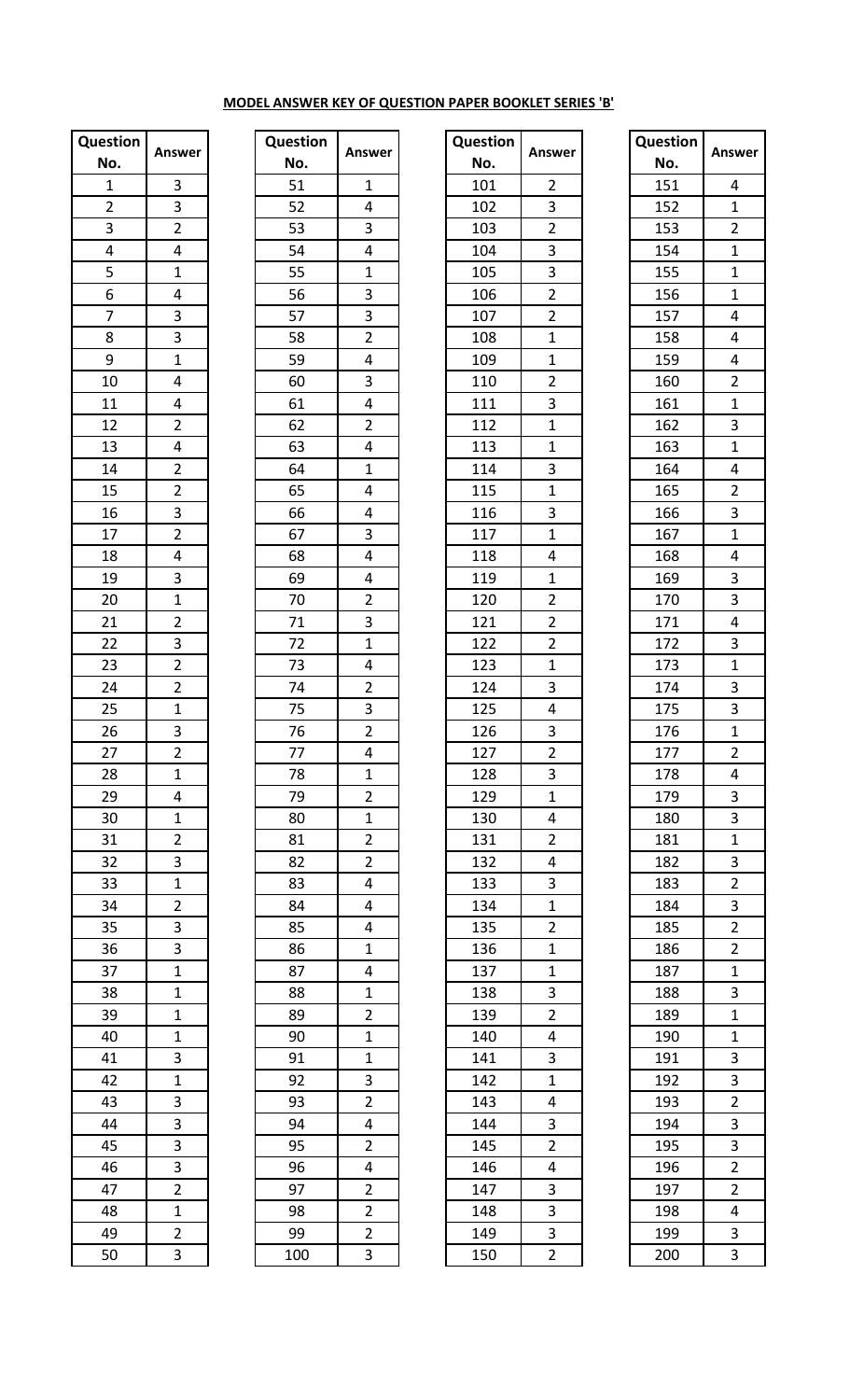## **MODEL ANSWER KEY OF QUESTION PAPER BOOKLET SERIES 'C'**

| <b>Question</b>             |                                                                                      |
|-----------------------------|--------------------------------------------------------------------------------------|
| No.                         | Answer                                                                               |
| $\overline{1}$              | $\overline{2}$                                                                       |
|                             |                                                                                      |
| $\frac{2}{3}$ $\frac{4}{5}$ | $\frac{4}{2}$                                                                        |
|                             |                                                                                      |
|                             | $\frac{2}{3}$ $\frac{2}{2}$                                                          |
| $\overline{6}$              |                                                                                      |
| $\overline{7}$              |                                                                                      |
| $\overline{8}$              |                                                                                      |
| 9                           |                                                                                      |
| $\overline{10}$             | $\frac{14}{3}$ $\frac{3}{1}$ $\frac{1}{4}$ $\frac{1}{2}$ $\frac{2}{2}$ $\frac{2}{2}$ |
| $\overline{11}$             |                                                                                      |
| 12                          |                                                                                      |
| 13                          |                                                                                      |
| $\overline{14}$             |                                                                                      |
| 15                          |                                                                                      |
| $\overline{16}$             |                                                                                      |
| $\overline{17}$             | $\frac{1}{3}$                                                                        |
| 18                          |                                                                                      |
| 19                          |                                                                                      |
| 20                          |                                                                                      |
| $\overline{21}$             |                                                                                      |
| $\overline{22}$             | $\frac{3}{2}$ $\frac{2}{3}$ $\frac{1}{1}$                                            |
| 23                          |                                                                                      |
| 24                          | $\frac{4}{2}$                                                                        |
| 25                          | $\overline{4}$                                                                       |
| 26                          | $\overline{3}$                                                                       |
| 27                          | $\mathbf{1}$                                                                         |
| 28                          | $\overline{c}$                                                                       |
| 29                          | $\overline{4}$                                                                       |
| 30                          | $\overline{3}$                                                                       |
|                             | $\overline{4}$                                                                       |
| 31<br>32                    |                                                                                      |
| $\overline{33}$             | $\frac{4}{3}$                                                                        |
| $\frac{1}{34}$              |                                                                                      |
| $\overline{35}$             | $\frac{3}{4}$                                                                        |
| $\overline{36}$             |                                                                                      |
| $\frac{1}{37}$              | 3                                                                                    |
|                             | $\frac{1}{3}$                                                                        |
| 38                          |                                                                                      |
| 39                          | $\overline{1}$                                                                       |
| 40                          |                                                                                      |
| 41                          | $\frac{1}{2}$                                                                        |
| $\overline{42}$             | $\overline{4}$                                                                       |
| $\overline{43}$             | $\overline{1}$                                                                       |
| $\frac{44}{45}$             | $\frac{3}{3}$                                                                        |
|                             |                                                                                      |
| $\overline{46}$             | $\overline{2}$                                                                       |
| 47                          | $\overline{4}$                                                                       |
| 48                          | 3                                                                                    |
| 49                          | $\overline{\mathbf{r}}$                                                              |
| 50                          | $\overline{2}$                                                                       |

| Question                                                        |                                                                                                                                                                         |
|-----------------------------------------------------------------|-------------------------------------------------------------------------------------------------------------------------------------------------------------------------|
| No.                                                             | Answer                                                                                                                                                                  |
| 51                                                              | 4                                                                                                                                                                       |
| $\overline{52}$                                                 | $\overline{1}$                                                                                                                                                          |
| 53                                                              | $\overline{4}$                                                                                                                                                          |
| $\frac{54}{55}$                                                 | $\frac{1}{4}$                                                                                                                                                           |
|                                                                 | $\overline{3}$                                                                                                                                                          |
| 56                                                              |                                                                                                                                                                         |
|                                                                 |                                                                                                                                                                         |
| $\frac{57}{58}$                                                 |                                                                                                                                                                         |
| $\overline{59}$                                                 |                                                                                                                                                                         |
| 60                                                              |                                                                                                                                                                         |
| 61                                                              | $\frac{4}{4}$ $\frac{4}{2}$ $\frac{3}{1}$ $\frac{1}{4}$ $\frac{4}{2}$ $\frac{3}{2}$ $\frac{2}{4}$ $\frac{4}{1}$ $\frac{1}{2}$ $\frac{1}{2}$ $\frac{1}{2}$ $\frac{2}{4}$ |
| 62                                                              |                                                                                                                                                                         |
| 63                                                              |                                                                                                                                                                         |
| 64                                                              |                                                                                                                                                                         |
| 65                                                              |                                                                                                                                                                         |
| 66                                                              |                                                                                                                                                                         |
| 67                                                              |                                                                                                                                                                         |
| 68                                                              |                                                                                                                                                                         |
| 69                                                              |                                                                                                                                                                         |
|                                                                 |                                                                                                                                                                         |
|                                                                 |                                                                                                                                                                         |
|                                                                 | $\overline{4}$                                                                                                                                                          |
|                                                                 | $\overline{4}$                                                                                                                                                          |
| $\frac{70}{71}$ $\frac{71}{72}$ $\frac{73}{74}$ $\frac{74}{75}$ | $\overline{1}$                                                                                                                                                          |
|                                                                 | 4                                                                                                                                                                       |
| 76                                                              | $\mathbf{1}$                                                                                                                                                            |
| 77                                                              |                                                                                                                                                                         |
| 78                                                              | $\overline{c}$<br>$\frac{1}{1}$                                                                                                                                         |
| 79                                                              | $\overline{1}$                                                                                                                                                          |
| 80                                                              |                                                                                                                                                                         |
| 81                                                              | $\frac{3}{2}$                                                                                                                                                           |
| 82                                                              | $\overline{4}$                                                                                                                                                          |
| 83                                                              |                                                                                                                                                                         |
| 84                                                              |                                                                                                                                                                         |
| 85                                                              |                                                                                                                                                                         |
| 86                                                              |                                                                                                                                                                         |
| 87                                                              |                                                                                                                                                                         |
|                                                                 |                                                                                                                                                                         |
| 88<br>89                                                        |                                                                                                                                                                         |
| 90                                                              |                                                                                                                                                                         |
|                                                                 |                                                                                                                                                                         |
| $\frac{1}{2}$                                                   |                                                                                                                                                                         |
| -<br>92                                                         | $\frac{2}{4}$ $\frac{4}{2}$ $\frac{2}{2}$ $\frac{2}{3}$ $\frac{3}{2}$ $\frac{2}{3}$ $\frac{3}{3}$ $\frac{2}{3}$ $\frac{3}{3}$                                           |
| 93                                                              |                                                                                                                                                                         |
| 94<br>$\overline{95}$                                           |                                                                                                                                                                         |
|                                                                 |                                                                                                                                                                         |
| $\overline{96}$                                                 |                                                                                                                                                                         |
| 97                                                              | $\overline{2}$                                                                                                                                                          |
| 98                                                              | $\overline{\mathbf{r}}$                                                                                                                                                 |
| 99                                                              | $\overline{1}$                                                                                                                                                          |
| 100                                                             | 4                                                                                                                                                                       |

| estion           | Answer         | Question | Answer                  | Question | Answer         | Question | <b>Ansy</b>             |
|------------------|----------------|----------|-------------------------|----------|----------------|----------|-------------------------|
| ٧o.              |                | No.      |                         | No.      |                | No.      |                         |
| $\mathbf{1}$     | $\overline{2}$ | 51       | 4                       | 101      | 3              | 151      | 4                       |
| $\overline{2}$   | 4              | 52       | $\mathbf{1}$            | 102      | 3              | 152      | 3                       |
| $\overline{3}$   | $\overline{2}$ | 53       | 4                       | 103      | $\mathbf{1}$   | 153      | $\mathbf{1}$            |
| 4                | $\overline{2}$ | 54       | 4                       | 104      | 4              | 154      | 4                       |
| $\overline{5}$   | 3              | 55       | 3                       | 105      | 4              | 155      | 3                       |
| $\boldsymbol{6}$ | $\overline{2}$ | 56       | 4                       | 106      | $\overline{2}$ | 156      | $\overline{c}$          |
| $\overline{7}$   | 4              | 57       | $\overline{\mathbf{4}}$ | 107      | $\mathbf{1}$   | 157      | 4                       |
| $\bf 8$          | 3              | 58       | $\overline{2}$          | 108      | $\mathbf{1}$   | 158      | 3                       |
| $\boldsymbol{9}$ | 3              | 59       | 3                       | 109      | $\overline{2}$ | 159      | 3                       |
| 10               | $\mathbf{1}$   | 60       | $\mathbf{1}$            | 110      | 3              | 160      | 3                       |
| 11               | 4              | 61       | 4                       | 111      | $\mathbf{1}$   | 161      | $\overline{\mathbf{c}}$ |
| 12               | $\mathbf{1}$   | 62       | $\overline{2}$          | 112      | $\mathbf{1}$   | 162      | 4                       |
| 13               | $\overline{2}$ | 63       | 3                       | 113      | 3              | 163      | $\mathbf{1}$            |
| 14               | $\overline{2}$ | 64       | $\overline{2}$          | 114      | $\mathbf{1}$   | 164      | $\overline{c}$          |
| 15               | $\overline{2}$ | 65       | 4                       | 115      | $\mathbf{1}$   | 165      | $\mathbf{1}$            |
| 16               | $\mathbf{1}$   | 66       | $\mathbf{1}$            | 116      | $\overline{2}$ | 166      | $\mathbf 1$             |
| 17               | 3              | 67       | $\overline{2}$          | 117      | 3              | 167      | $\mathbf{1}$            |
| 18               | 4              | 68       | $\mathbf{1}$            | 118      | $\overline{2}$ | 168      | 4                       |
| 19               | 3              | 69       | $\overline{2}$          | 119      | $\overline{2}$ | 169      | 4                       |
| 20               | $\overline{2}$ | 70       | $\overline{2}$          | 120      | $\mathbf{1}$   | 170      | 4                       |
| 21               | 3              | 71       | 4                       | 121      | 3              | 171      | $\overline{\mathbf{c}}$ |
| 22               | $\mathbf{1}$   | 72       | 4                       | 122      | $\overline{2}$ | 172      | $\mathbf{1}$            |
|                  | 4              | 73       | 4                       | 123      | $\mathbf{1}$   | 173      | 3                       |
| 23<br>24         | $\overline{2}$ | 74       | $\mathbf{1}$            | 124      | 4              | 174      | $\mathbf{1}$            |
| 25               | 4              | 75       | 4                       | 125      | $\mathbf{1}$   | 175      | 4                       |
| 26               | 3              | 76       | $\mathbf{1}$            | 126      | $\overline{2}$ | 176      | $\overline{\mathbf{c}}$ |
| 27               | 1              | 77       | $\mathbf{r}$            | 127      | 3              | 177      | 3                       |
| 28               | $\overline{2}$ | 78       | $\mathbf{1}$            | 128      | $\mathbf{1}$   | 178      | $\mathbf{1}$            |
| 29               | 4              | 79       | $\mathbf{1}$            | 129      | $\overline{2}$ | 179      | 3                       |
| 30               | 3              | 80       | 3                       | 130      | 3              | 180      | 3                       |
| 31               | 4              | 81       | $\overline{2}$          | 131      | 3              | 181      | 1                       |
| 32               | 4              | 82       | 4                       | 132      | $\mathbf{1}$   | 182      | 3                       |
| 33               | 3              | 83       | $\overline{2}$          | 133      | $\mathbf{1}$   | 183      | $\overline{2}$          |
| 34               | 3              | 84       | 4                       | 134      | $\mathbf{1}$   | 184      | 3                       |
| 35               | 4              | 85       | $\overline{2}$          | 135      | $\mathbf{1}$   | 185      | $\overline{2}$          |
| 36               | 3              | 86       | $\overline{2}$          | 136      | 3              | 186      | $\overline{2}$          |
| 37               | $\mathbf{1}$   | 87       | $\overline{2}$          | 137      | $\mathbf{1}$   | 187      | 1                       |
| 38               | 3              | 88       | 3                       | 138      | 3              | 188      | 3                       |
| 39               | 3              | 89       | $\overline{2}$          | 139      | 3              | 189      | 1                       |
| 40               | $\mathbf 1$    | 90       | 3                       | 140      | 3              | 190      | 1                       |
| 41               | $\overline{2}$ | 91       | $\overline{2}$          | 141      | 3              | 191      | 3                       |
| 42               | 4              | 92       | 3                       | 142      | $\overline{2}$ | 192      | 3                       |
| 43               | 1              | 93       | 3                       | 143      | $\mathbf{1}$   | 193      | $\overline{c}$          |
| 44               | 3              | 94       | $\overline{2}$          | 144      | $\overline{2}$ | 194      | 3                       |
| 45               | 3              | 95       | 3                       | 145      | 3              | 195      | 3                       |
| 46               | $\overline{2}$ | 96       | 3                       | 146      | $\mathbf{1}$   | 196      | $\overline{2}$          |
| 47               | 4              | 97       | $\overline{2}$          | 147      | $\mathbf{1}$   | 197      | $\overline{2}$          |
| 48               | 3              | 98       | 4                       | 148      | $\mathbf{1}$   | 198      | 4                       |
| 49               | 4              | 99       | $\mathbf{1}$            | 149      | 3              | 199      | 3                       |
| 50               | $\overline{2}$ | 100      | 4                       | 150      | $\overline{2}$ | 200      |                         |
|                  |                |          |                         |          |                |          | 3                       |

| Answer<br>No.<br>151<br>4<br>3<br>152<br>$\mathbf{1}$<br>153<br>4<br>154<br>3<br>155<br>$\overline{c}$<br>156<br>$\overline{4}$<br>157<br>$\overline{3}$<br>158<br>3<br>159<br>3<br>160<br>$\overline{2}$<br>161<br>4<br>162<br>$\mathbf{1}$<br>163<br>$\overline{c}$<br>164 |  |
|------------------------------------------------------------------------------------------------------------------------------------------------------------------------------------------------------------------------------------------------------------------------------|--|
|                                                                                                                                                                                                                                                                              |  |
|                                                                                                                                                                                                                                                                              |  |
|                                                                                                                                                                                                                                                                              |  |
|                                                                                                                                                                                                                                                                              |  |
|                                                                                                                                                                                                                                                                              |  |
|                                                                                                                                                                                                                                                                              |  |
|                                                                                                                                                                                                                                                                              |  |
|                                                                                                                                                                                                                                                                              |  |
|                                                                                                                                                                                                                                                                              |  |
|                                                                                                                                                                                                                                                                              |  |
|                                                                                                                                                                                                                                                                              |  |
|                                                                                                                                                                                                                                                                              |  |
|                                                                                                                                                                                                                                                                              |  |
|                                                                                                                                                                                                                                                                              |  |
|                                                                                                                                                                                                                                                                              |  |
| $\mathbf 1$<br>165                                                                                                                                                                                                                                                           |  |
| $\overline{1}$<br>166                                                                                                                                                                                                                                                        |  |
| $\mathbf 1$<br>167                                                                                                                                                                                                                                                           |  |
| 4<br>168                                                                                                                                                                                                                                                                     |  |
| 4<br>169                                                                                                                                                                                                                                                                     |  |
| 4<br>170                                                                                                                                                                                                                                                                     |  |
| $\overline{2}$<br>171                                                                                                                                                                                                                                                        |  |
| $\overline{1}$<br>172                                                                                                                                                                                                                                                        |  |
| 3<br>173                                                                                                                                                                                                                                                                     |  |
| $\mathbf{1}$<br>174                                                                                                                                                                                                                                                          |  |
|                                                                                                                                                                                                                                                                              |  |
| 4<br>175                                                                                                                                                                                                                                                                     |  |
| $\overline{c}$<br>176<br>$\overline{\mathbf{3}}$                                                                                                                                                                                                                             |  |
| 177<br>178                                                                                                                                                                                                                                                                   |  |
| 1                                                                                                                                                                                                                                                                            |  |
| $\overline{3}$<br>179                                                                                                                                                                                                                                                        |  |
| $\frac{3}{1}$<br>180                                                                                                                                                                                                                                                         |  |
| 181                                                                                                                                                                                                                                                                          |  |
| 182                                                                                                                                                                                                                                                                          |  |
| 183                                                                                                                                                                                                                                                                          |  |
| 184                                                                                                                                                                                                                                                                          |  |
| 185                                                                                                                                                                                                                                                                          |  |
| $\frac{1}{2}$ $\frac{2}{3}$ $\frac{2}{2}$ $\frac{2}{1}$<br>186                                                                                                                                                                                                               |  |
| 187                                                                                                                                                                                                                                                                          |  |
| $\overline{3}$<br>188                                                                                                                                                                                                                                                        |  |
| $\mathbf{1}$<br>189                                                                                                                                                                                                                                                          |  |
| $\overline{1}$<br>190                                                                                                                                                                                                                                                        |  |
| $\frac{1}{3}$ $\frac{3}{2}$ $\frac{2}{3}$<br>191                                                                                                                                                                                                                             |  |
| 192                                                                                                                                                                                                                                                                          |  |
| 193                                                                                                                                                                                                                                                                          |  |
| 194                                                                                                                                                                                                                                                                          |  |
| $\frac{3}{2}$<br>195                                                                                                                                                                                                                                                         |  |
| 196                                                                                                                                                                                                                                                                          |  |
| 197                                                                                                                                                                                                                                                                          |  |
| $\frac{4}{3}$<br>198                                                                                                                                                                                                                                                         |  |
| 199                                                                                                                                                                                                                                                                          |  |
| $\overline{3}$<br>200                                                                                                                                                                                                                                                        |  |